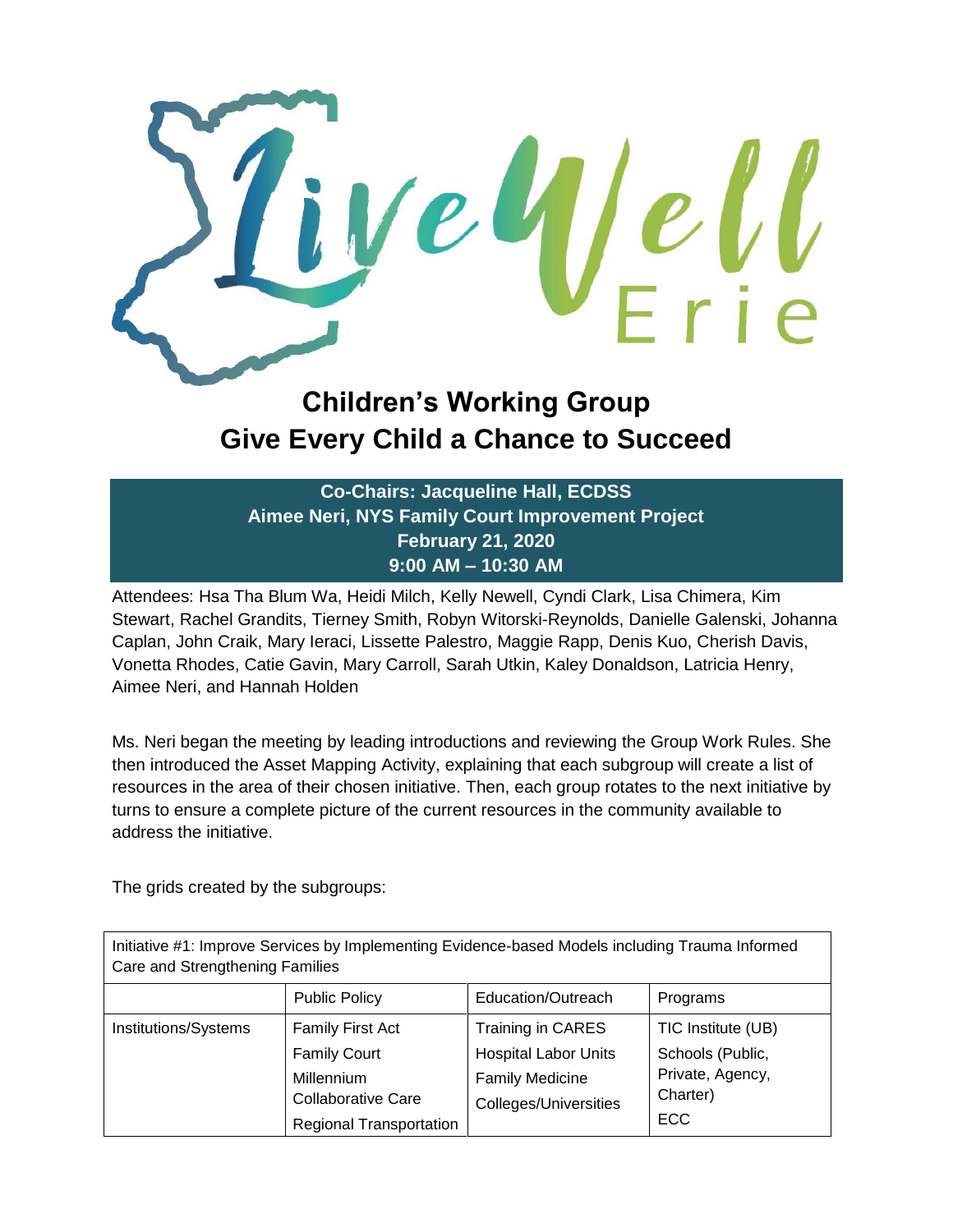|                               | Agency                                  |                                        | <b>Community Centers</b>                     |
|-------------------------------|-----------------------------------------|----------------------------------------|----------------------------------------------|
|                               |                                         |                                        | MOMs program                                 |
| Resources/Supports            | <b>County Executive</b>                 | $2 - 1 - 1$                            | <b>CHWs</b>                                  |
|                               | City/Local Leaders                      | Social Media                           | <b>CBOs delivering EBPs</b>                  |
|                               |                                         | <b>Community Newsletters</b>           | <b>Buffalo Peacekeepers</b>                  |
|                               |                                         | HTIC (?) Community                     | <b>Health Homes</b>                          |
|                               |                                         | Meetings                               | <b>Big Brothers/Big Sisters</b>              |
|                               |                                         | <b>Parent Network</b>                  | Compeer                                      |
|                               |                                         | <b>Buffalo Urban League</b>            | Mommy & Me Groups                            |
|                               |                                         | <b>Buffalo Youth Athletic</b><br>Group | Pedals                                       |
|                               |                                         | <b>DDAWNY</b>                          |                                              |
|                               |                                         | Day Care Centers                       |                                              |
|                               |                                         | Healthy Moms, Healthy<br><b>Babies</b> |                                              |
|                               |                                         | Doulas                                 |                                              |
|                               |                                         | <b>Child Care Network</b>              |                                              |
|                               |                                         | Midwives, Birth Centers                |                                              |
|                               |                                         | Help Me Grow                           |                                              |
|                               |                                         | <b>EPIC</b>                            |                                              |
|                               |                                         | <b>Best Self</b>                       |                                              |
|                               |                                         | <b>Child Advocacy Center</b>           |                                              |
|                               |                                         | <b>UBMD Pediatrics &amp;</b>           |                                              |
|                               |                                         | <b>Pediatric Residency</b>             |                                              |
|                               |                                         | Program                                |                                              |
| Funding                       | Federal Grants (ACF,                    | <b>Garman Foundation</b>               | <b>Tower Foundation</b>                      |
|                               | SAMHSA)                                 | Health Insurance                       | <b>HFCWNY</b>                                |
|                               | <b>County Funding</b>                   | Companies                              | Children's Guild                             |
|                               |                                         |                                        |                                              |
| Data                          | State and County-level<br>outcome data? | Child Care<br>Centers/UPK Data         | All EBPs require<br>specific data collection |
|                               |                                         |                                        |                                              |
| Other                         |                                         |                                        |                                              |
| What's Missing:               |                                         |                                        |                                              |
| <b>Centralized Newsletter</b> |                                         |                                        |                                              |
| <b>Community Calendar</b>     |                                         |                                        |                                              |
|                               |                                         |                                        |                                              |

Initiative #2: Implement county-wide wellness program with a focus on healthy eating and physical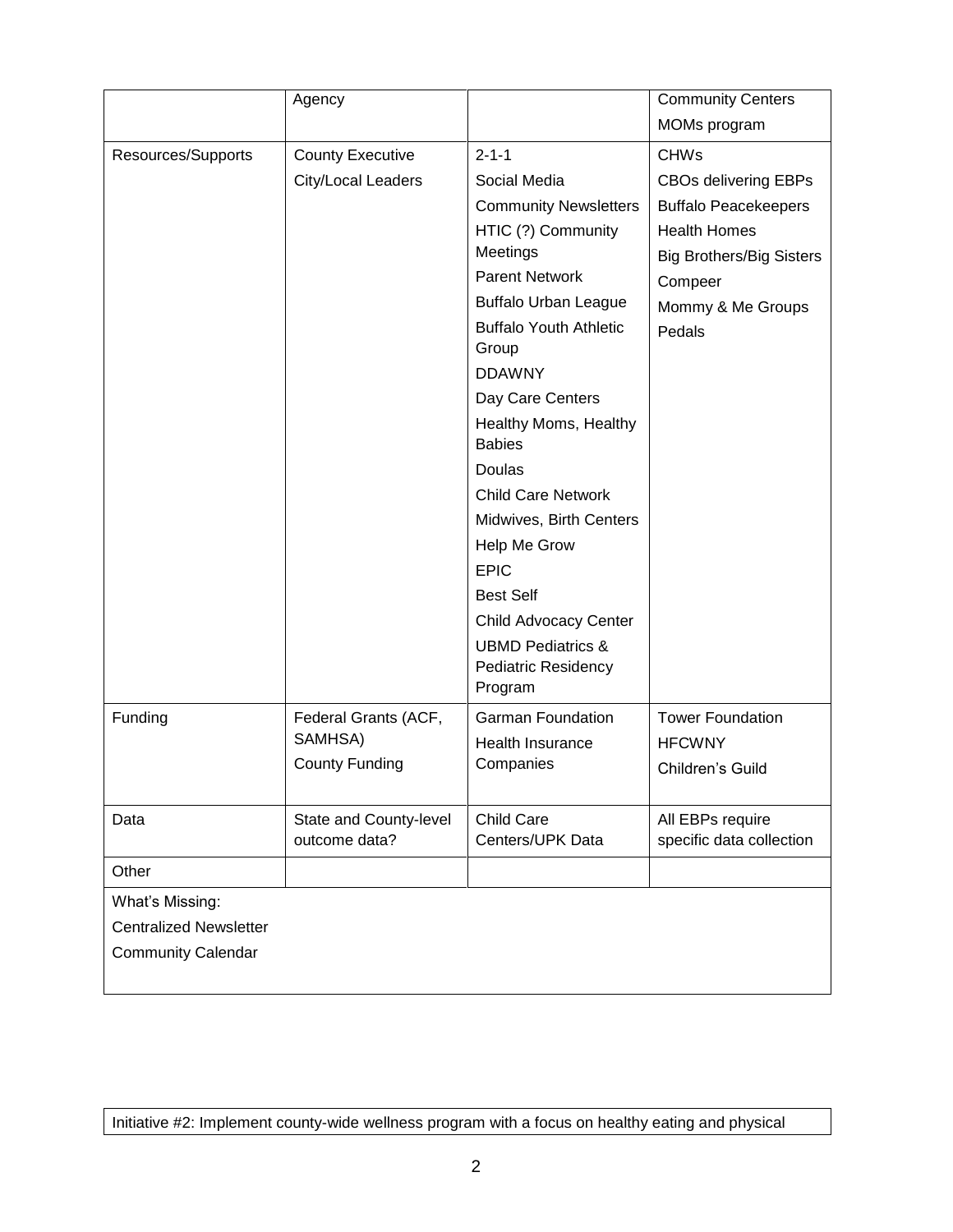| activity for Erie county school districts and teen moms. |                                                                                                                                                                |                                                                                                                                                                                                       |                                                                                                                                                                                                                                                                                                                                                                                                                                                                                                                                                                                                                                                     |
|----------------------------------------------------------|----------------------------------------------------------------------------------------------------------------------------------------------------------------|-------------------------------------------------------------------------------------------------------------------------------------------------------------------------------------------------------|-----------------------------------------------------------------------------------------------------------------------------------------------------------------------------------------------------------------------------------------------------------------------------------------------------------------------------------------------------------------------------------------------------------------------------------------------------------------------------------------------------------------------------------------------------------------------------------------------------------------------------------------------------|
|                                                          | <b>Public Policy</b>                                                                                                                                           | Education/Outreach                                                                                                                                                                                    | Programs                                                                                                                                                                                                                                                                                                                                                                                                                                                                                                                                                                                                                                            |
| Institutions/Systems                                     | <b>Healthy District</b><br>Initiative<br><b>BP Enforcement</b><br>Food Policy Council<br><b>SNAP</b><br>Erie County DOH<br>Parks                               | <b>Buffalo Pediatric</b><br>Society<br><b>UB JSMRS</b><br><b>Family Medicine</b><br><b>Obstetricians</b><br>Oishei Hospital<br>HDI                                                                    | Roof top garden on top<br>of Broadway Market<br><b>WIC</b><br>Medicaid<br>Health Homes (Oishei<br>Healthy Kids)<br><b>Planned Parenthood</b><br>HDI<br><b>BPPN</b>                                                                                                                                                                                                                                                                                                                                                                                                                                                                                  |
| Resources/Supports                                       | New green space<br>opening near Broadway<br>Market<br>Parks<br><b>Model Communities</b><br>(Interventions &<br>Outcomes)<br><b>Health Disparities</b><br>Group | Say Yes Buffalo<br>Second Step<br>Curriculum<br><b>VNA</b><br>Help Me Grow<br><b>Community Schools</b><br><b>Baby Cafes</b><br>(Breastfeeding<br>Support)<br>Mobile Health Bus<br>(Dental, Mammogram) | <b>Victory Sports</b><br>Yogis in Service<br><b>Healthy Corner Store</b><br>Initiative<br><b>MAP</b><br><b>Healthy Community</b><br>Coalition<br><b>Rural Outreach Center</b><br>Catch Program<br>Single Mom Club<br><b>CCRN</b><br>West Side Tilth Fund<br>Canalside<br>Explore & More<br>Baby Café<br><b>Grassroots Gardens</b><br>Erie Niagara Health<br><b>Education Center</b><br>Willie Hutch Jones<br>Boys & Girls Clubs<br>Private Company<br><b>Wellness Programs</b><br><b>YMCA</b><br>Exercise Like the<br>Animals<br><b>BNMC Healthy</b><br>Communities<br>Erie Niagara Area<br><b>Health Education</b><br>Center<br>Groundwork Buffalo |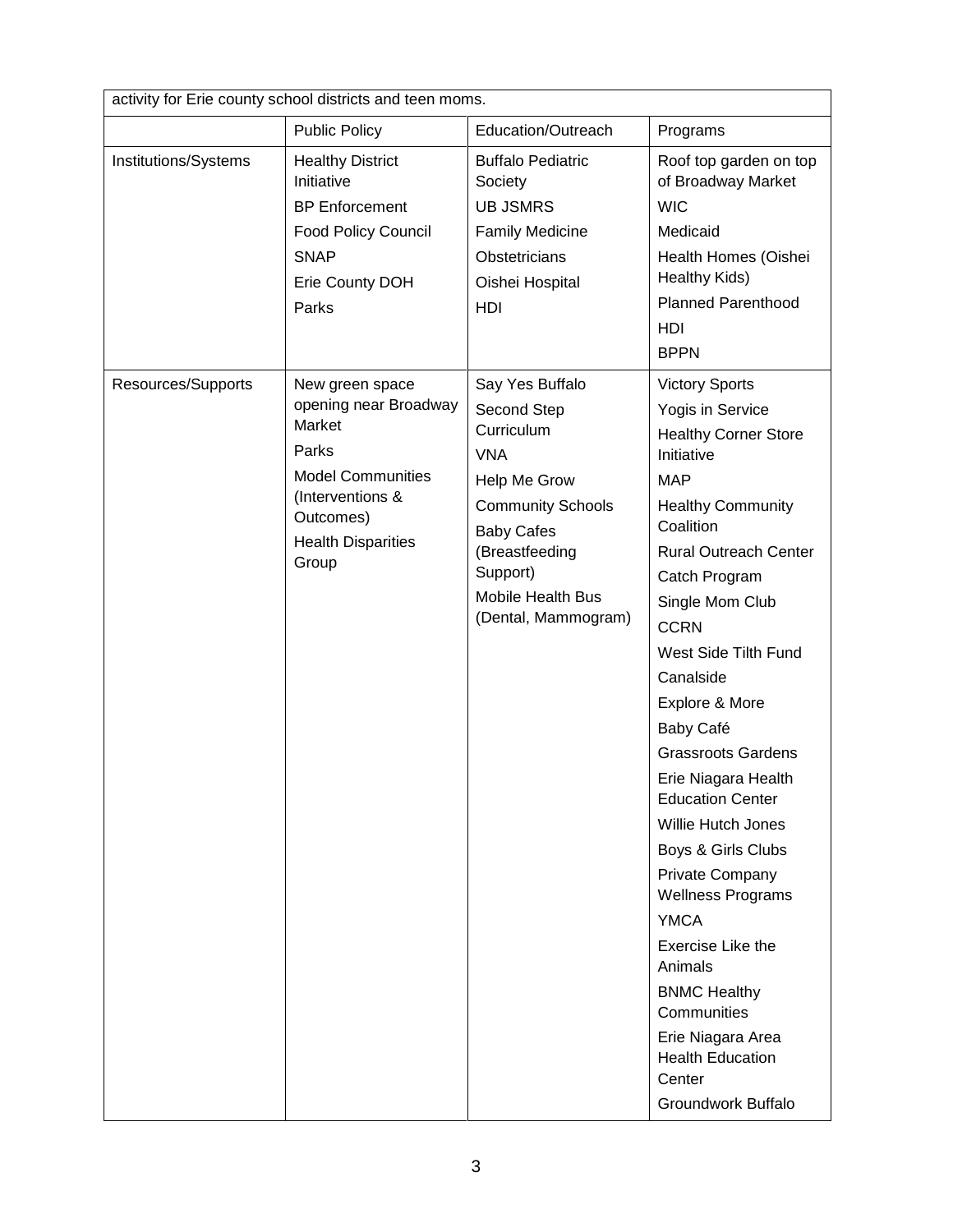| Funding                                                | County/Municipal<br>Funding                                                                                                                                                        | <b>Community Foundation</b><br>United Way<br>Mother Cabrini<br>Foundation | Project Play<br><b>Liftoff WNY</b><br>Oishei Foundation<br>NYS DOH Funding:<br>CHSC/PHIP<br>Pitch 10<br><b>Health Foundation</b> |
|--------------------------------------------------------|------------------------------------------------------------------------------------------------------------------------------------------------------------------------------------|---------------------------------------------------------------------------|----------------------------------------------------------------------------------------------------------------------------------|
| Data                                                   | ASQ/SE-2 Data for<br>BPS 3Y and Pre-K<br><b>BRFFS YRBS</b><br><b>Maternal Health</b><br>Outcomes in<br>Black/Brown<br>Communities<br><b>NYS DOH Prevention</b><br>Agenda Dashboard | <b>UB</b><br>D'Youville<br>Mobile Safety-net<br><b>Team Reports</b>       | Help Me Grow WNY<br>UB Bioinformatics -<br>School of Public Health<br>Daemen                                                     |
| Other                                                  |                                                                                                                                                                                    |                                                                           |                                                                                                                                  |
| What's Missing:<br><b>OB</b><br><b>Family Medicine</b> |                                                                                                                                                                                    |                                                                           |                                                                                                                                  |

Initiative #3: Assess the availability of Universal Pre-K and Student Success throughout Erie County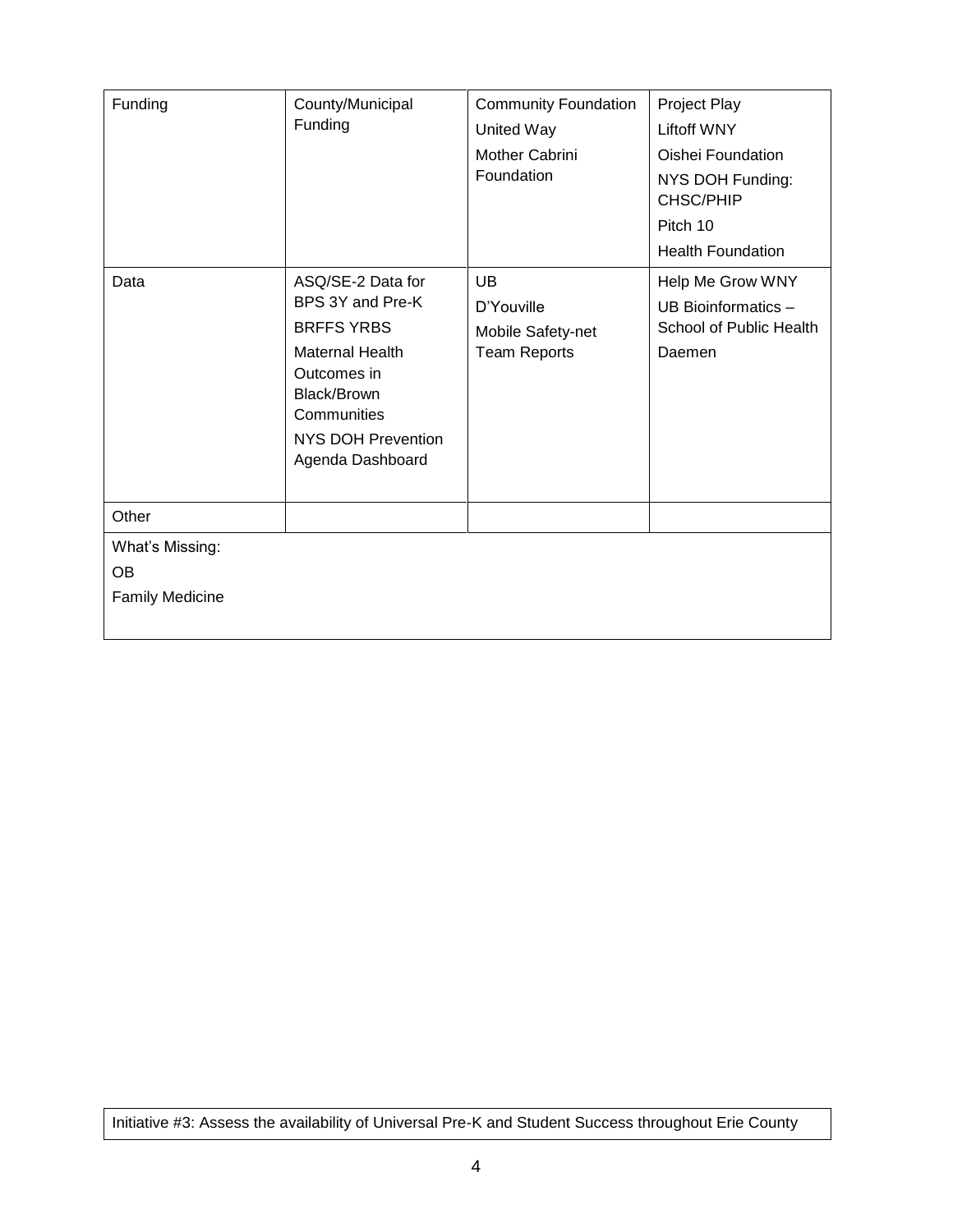|                                                                                                                                                                                                                                                                                                        | <b>Public Policy</b>                                                                                                                              | Education/Outreach                                                                                                                        | Programs                                                                                                                                                                                 |
|--------------------------------------------------------------------------------------------------------------------------------------------------------------------------------------------------------------------------------------------------------------------------------------------------------|---------------------------------------------------------------------------------------------------------------------------------------------------|-------------------------------------------------------------------------------------------------------------------------------------------|------------------------------------------------------------------------------------------------------------------------------------------------------------------------------------------|
| Institutions/Systems                                                                                                                                                                                                                                                                                   | <b>Whole Child Policy</b><br>Early Intervention<br><b>BOCES</b>                                                                                   | Early Childhood<br>Comprehensive<br>Systems<br>Second Step<br>Curriculum<br><b>Pyramid Model</b><br><b>Early Headstart</b><br>Partnership | Help Me Grow<br><b>Infant Mental Health</b><br>Coalition<br>Seneca Babcock Early<br>Childhood Academy<br>(TIC & Parent class<br>too)                                                     |
| Resources/Supports                                                                                                                                                                                                                                                                                     | <b>Erie County Community</b><br><b>Coordinating Council</b><br>on Children & Families                                                             | <b>BPS</b><br>Mind up!<br>Parent Network of<br><b>WNY</b><br><b>Healthy District</b><br>Initiative                                        | Workforce<br>Development Initiative<br><b>Health Homes</b><br>Yogis in Service<br>Erie County DOH Early<br>Intervention<br><b>Child Care Resource</b><br><b>Network</b><br><b>PEDALS</b> |
| Funding                                                                                                                                                                                                                                                                                                | Rehaul property tax<br>funding of schools                                                                                                         | <b>BOCES</b><br>United Way<br>Erie County Youth<br><b>Bureau</b><br>Oishei Foundation                                                     |                                                                                                                                                                                          |
| Data                                                                                                                                                                                                                                                                                                   | National Advocacy<br>Groups and<br>Foundations<br>Center on the<br>Developing Child at<br>Harvard<br>ASQ:SE-2 data for BPS<br>3Y & Pre-K Students | WNY Women's<br><b>Foundation LEARN</b><br>page                                                                                            |                                                                                                                                                                                          |
| Other                                                                                                                                                                                                                                                                                                  |                                                                                                                                                   |                                                                                                                                           |                                                                                                                                                                                          |
| What's Missing:<br>What about Birth - 3?<br>Transportation (for community based UPK programs)<br><b>Charter &amp; Private Education</b><br>Advertising for UPK – RFP was minimal, missing so many high-quality day cares<br>District/State data on outcomes for Universal PreK vs. no UPK participants |                                                                                                                                                   |                                                                                                                                           |                                                                                                                                                                                          |

Following the asset inventory exercise, Ms. Neri reconvened the entire group to discuss the experience of the exercise and asked if there were any observations or commonalities across the groups. She introduced the anticipated activities for the next meeting, including a discussion